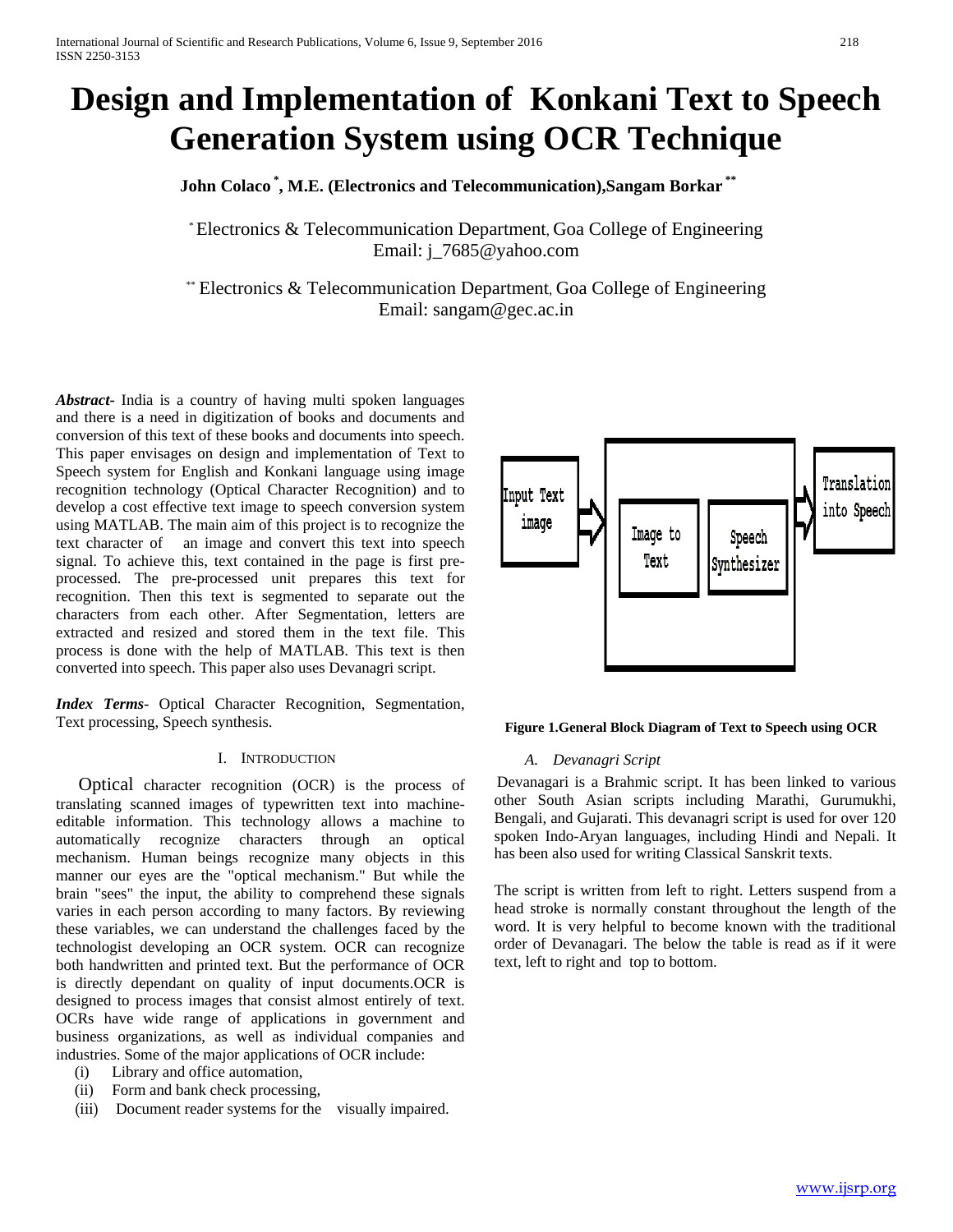| 1                       | अ  | आ  | इ    | ई  | उ  | ऊ  | ऋ |
|-------------------------|----|----|------|----|----|----|---|
| $\overline{2}$          | ए  | ऐ  | ओ    | औ  | अं | अः |   |
| 3                       | क  | ख  | ग    | घ  | ङ  |    |   |
| $\overline{\mathbf{4}}$ | च  | छ  | ज    | झ  | ञ  |    |   |
| 5                       | ਣ  | ठ  | ड    | ढ  | ण  |    |   |
| 6                       | त  | थ  | द    | ध  | न  |    |   |
| $\overline{7}$          | प  | फ  | ब    | भ  | म  |    |   |
| 8                       | य  | र  | ल    | व  |    |    |   |
| 9                       | श  | ष  | स    |    |    |    |   |
| 10                      | ह  |    |      |    |    |    |   |
| 11                      | क़ | ख़ | ग़ ज | ज़ | फ़ | ड़ |   |

#### **Figure 2.The traditional order of Devanagari**

| 1  | अ  | आ   | इ   | ई       | उ   | ऊ  | ऋ   |
|----|----|-----|-----|---------|-----|----|-----|
|    | a  | ā   | i.  | ī       | u   | ū  | ŗ   |
| 2  | ए  | ऐ   | ओ   | औ       | अं  | अः |     |
|    | e  | ai  | o   | au      | am  | ah |     |
| 3  | क  | ख   | ग   | घ       | ङ   |    |     |
|    | ka | kha | ga  | gha     | 'nа |    |     |
| 4  | च  | छ   | ज   | झ       | ञ   |    |     |
|    | ca | cha | ja  | jha     | ña  |    |     |
| 5  | ਟ  | ਠ   | ड   | ढ       | ण   |    |     |
|    | ta | tha | da  | dha     | ņa  |    |     |
| 6  | त  | थ   | द   | ध       | न   |    |     |
|    | ta | tha | da  | dha     | na  |    |     |
| 7  | प  | फ   | ब   | भ       | म   |    |     |
|    | pa | pha | ba  | bha     | ma  |    |     |
| 8  | य  | र   | ल   | व       |     |    |     |
|    | ya | ra  | la  | va      |     |    |     |
| 9  | श  | ष   | स   |         |     |    |     |
|    | śa | şa  | sa  |         |     |    |     |
| 10 | ह  | क्ष | त्र | ज्ञ     | श्र |    |     |
|    | ha | ksa | tra | jña/gya | śra |    |     |
| 11 | क़ | ख़  | ग़  | ज़      | फ़  | ड़ | ढ़  |
|    | qa | kha | ğа  | za      | fa  | ŗа | ŗha |
|    |    |     |     |         |     |    |     |

 **Figure 3.Devangari characters and their transliteration**

#### 1) VOWELS

Devanagari script has 18 vowels out of which 11 are mostly used Vowels are transcribed in two distinct forms one is the independent form and other is the dependent (matra) form. The independent form is used when the vowel letter appears single form, at the start of a word, or following another vowel letter. When the vowel follows a consonant, Matras are used.

| Independent<br>form | <b>Modifier</b> or<br><b>Matras</b> | Independent<br>form | <b>Modifier or</b><br><b>Matras</b> |
|---------------------|-------------------------------------|---------------------|-------------------------------------|
| अ                   | None                                | ए                   |                                     |
| आ                   | ा                                   | ऐ                   | Or Or Or                            |
|                     | ि                                   |                     |                                     |
| र्यन स्व            | ी                                   | ऎ ओ<br>औ<br>ओ       | ो                                   |
| उ                   |                                     |                     | ौ                                   |
| ऊ                   |                                     |                     | ॊ                                   |
| ऋ                   | ು ಎಲ್                               | ऌ                   | ૢ                                   |
| ॠ                   |                                     | ૡ                   | ૣ                                   |

#### **Figure 4.Vowels in Devanagri**

#### 2) CONSONANTS

Devanagari script has around 33 consonants which are arranged phonetically. The first sets of 25 consonants are called occlusive consonant, and remaining 8 are called non occlusive consonant. The occlusive consonants are further divided into five groups: labials, gutturals, palatals**,** cerebral or retroflex and dentals. The last four consonants in these groups are further divided in two groups: plosive and voiced plosive and the first consonant is the nasal consonant. The plosive and voiced plosive are again divided into aspirated and unaspirated version both having one character each

| Semivowels |   | ल |  |
|------------|---|---|--|
| Sibilants  |   |   |  |
| Aspirate   | ह |   |  |

#### **Figure 5.Non Occlusive Consonants.**

|                  | <b>Plosive</b>           |   | <b>Voiced Plosive</b> | <b>Nasal</b> |   |
|------------------|--------------------------|---|-----------------------|--------------|---|
|                  | Unaspirated<br>Aspirated |   | Unaspirated           | Aspirated    |   |
| <b>Gutturals</b> | क                        | ख | ग                     | घ            | ङ |
| <b>Palatals</b>  | च                        | छ | ज                     | झ            | ञ |
| Cerebals         | ਟ                        | ਰ | ड                     | ढ            | ण |
| <b>Dentals</b>   | त                        | थ | द                     | ध            | न |
| Labials          | प                        | फ | ब                     | भ            | म |

 **Figure 6.Occlusive consonant.**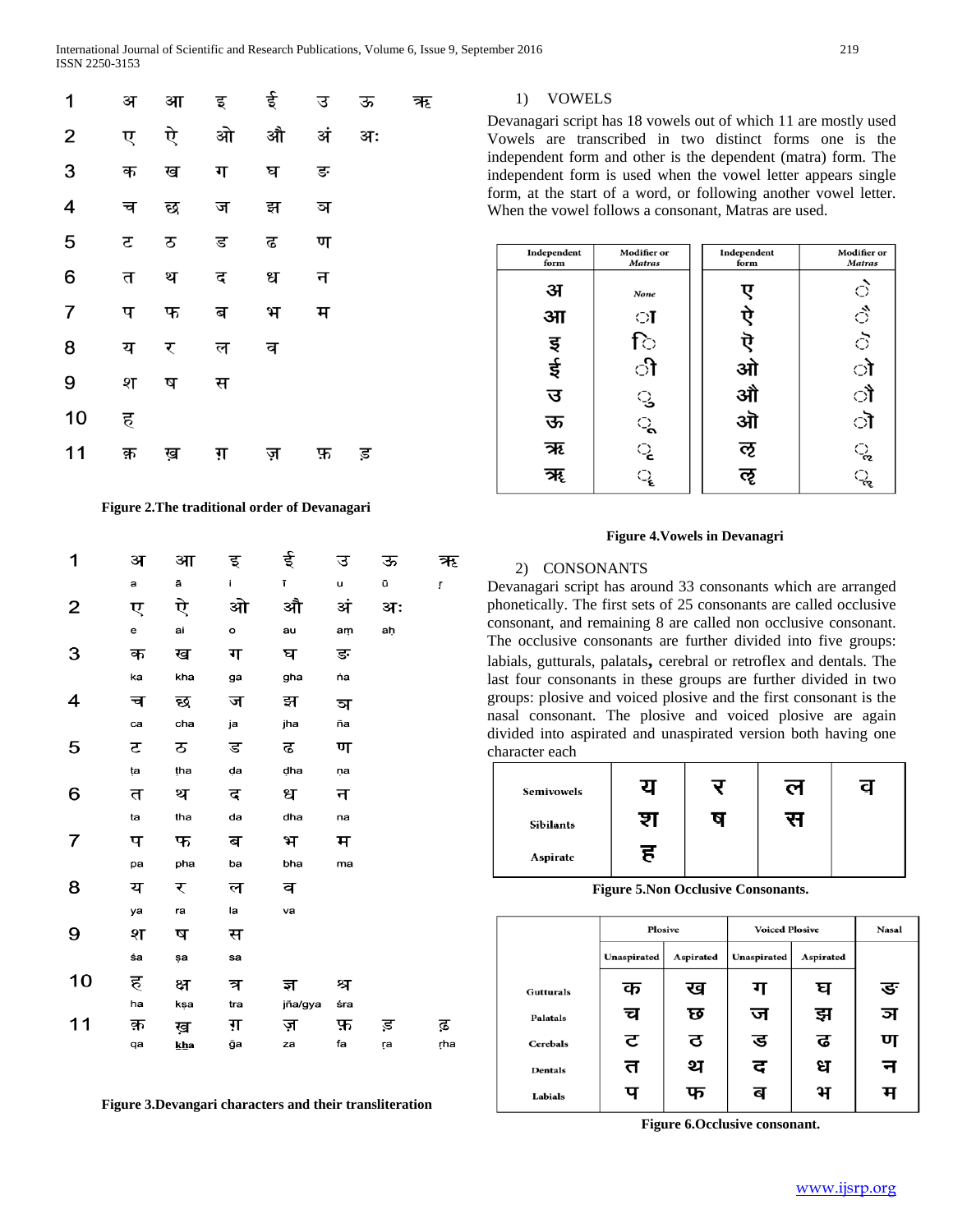#### 3) VOWELS COMBINED WITH CONSONANTS

Vowels in combination with consonants (mātrās) always appear into view with one of the consonants. These examples are shown below:

#### **Table 1. Combination of Vowels with consonants**

| 3F | a after a consonant is not shown by<br>any symbol. If there is no vowel sign<br>after a consonant then it is generally<br>pronounced with an a, | क ka         |
|----|-------------------------------------------------------------------------------------------------------------------------------------------------|--------------|
| ЭП | $\bar{a}$ after a consonant is: ा                                                                                                               | का kā        |
| इ  | <i>i</i> after a consonant is: ि<br>Note it is pronounced after the<br>consonant but it is written before the<br>consonant                      | कि ki        |
| ई  | <i>ī</i> after a consonant is: ी                                                                                                                | की <i>kī</i> |
| 3  | u after a consonant is: $\mathbb Q$                                                                                                             | क् ku        |
| 35 | $\bar{u}$ after a consonant is: $\gamma$                                                                                                        | क kū         |

#### *B. Speech synthesis*

Speech synthesis is the non-natural creation of human speech. For this purpose a computer system used is known as speech



 **Figure 7.Text Processing**

synthesizer, and this synthesizer can be implemented in hardware as well as in software. An ordinary language text into speech has been converted by text-to-speech (TTS) system and other systems make symbolic linguistic demonstration like phonetic transcriptions into speech. Synthesized speech is normally created by concatenating pieces of recorded speech which are earlier stored in a database. A synthesizer can integrate a representation of the vocal region and other human voice characteristics to produce a "synthetic" voice output. The quality of a speech synthesizer is judged by its comparison to the human voice, and by its ability to be understood. This text-to-speech program allows people with visual impairments or interpretation disabilities to listen to written works on a home computer.

A text-to-speech system is composed of two parts known as front-end and back-end. The front-end consist of two tasks. First task is that, it converts raw text having symbols like abbreviations and numbers into the equivalent of written-out words. This process is called pre-processing text normalization, or tokenization. The front-end then allots phonetic transcriptions to each word, and breaks up and marks the text into prosodic units, like sentences, clauses, and phrases. The process of assigning phonetic transcriptions to words is known as text-tophoneme or grapheme-to-phoneme conversion. Phonetic transcriptions and Prosody information together make up the symbolic linguistic representation which is output by the frontend. The synthesizer is often known to as the back-end, and then converts the symbolic linguistic representation into necessary sound.

## II. LITERATURE SURVEY

George Nagy, Prateek Sarkar 2004 proposed four methods of converting paper documents to computer readable form which are then compared with hypothetical labor cost such as keyboarding, omnifont OCR, style adaptive OCR and style specific OCR. The best choice was to determined by i) the reject rates of various OCR systems, ii) the fraction of the material and iii) the cost of partitioning the material with respect to style. This approach works the best in guidance of fellow researchers. In this the authors continuously receives or asks inputs from their fellows. It enriches the information pool of your paper with expert comments or up gradations. And the researcher feels confident about their work and takes a jump to start the paper writing.

G.Vamvakas, B.Gatos, N. Stamatopoulos, and S.J.Perantonis, 2008 proposed a Complete Optical Character Recognition Methodology for Historical Documents either handwritten or printed without any idea of the font. In this they have produced a database for training for a set of documents and then recognition of new document images. A clustering scheme is adapted for grouping the characters of alike shape.

Raghuraj Singh, C. S. Yadav, Prabhat Verma, Vibhash Yadav 2010 proposed Optical Character Recognition (OCR) for Printed Devnagari Script Using Artificial Neural Network technique. In this paper, they have proposed a technique for OCR System of various fonts and sizes of printed Devnagari script. The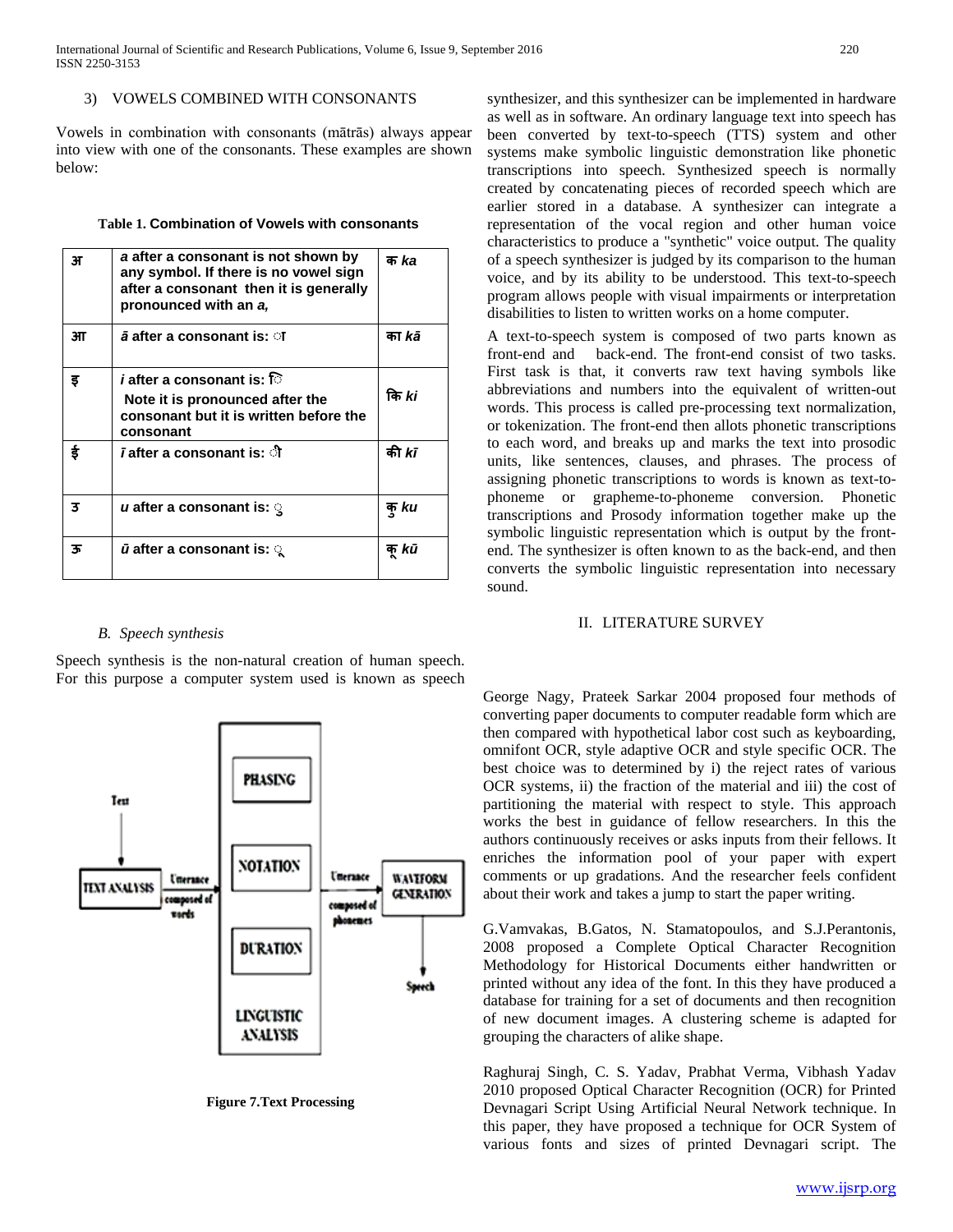recognition rate of the proposed OCR system has been found high.

Neeraj Pratap and Dr. Shwetank Arya 2012 proposed a Devnagari Character Recognition from Past to Future. In this Paper the drawbacks of different methodologies is defined on On-line or off-line and hand written text or machine printed text.

Ravina Mithe, Supriya Indalkar, Nilam Divekar 2013 proposed mobile application of Optical Character Recognition. Using android phones they have developed user friendly application which converts image into speech.

Nisha Goyal1, Er. Shilpa Jain 2015 proposed Optimized Hindi Script Recognition using OCR Feature Extraction Technique. In this paper they have used technique that extracts the feature of individual Hindi character. But one issue they have found this OCR does not recognize true form of consonants or half characters.

Sangramsing Kayte, Monica Mundada, Dr. Charansing Kayte 2015 proposed a Marathi Text-To-Speech Synthesis by using Natural Language Processing technique. In this paper they have developed a rule based text- to- speech synthesis system which is a combination of formant and concatenation techniques with good naturalness. For the good quality of their output speech, a subjective test was performed.

N.Swetha and K.Auradha 2013 proposed a Conversion of text to Speech. In this they have created a database required for character to voice conversion and it is recorded in the form of wave files (.wav). Then in converting text to speech they have created a text file. After creating text file, it is opened and read in matlab. In matlab all the data is stored in the form of a matrix. For every element read, corresponding wave file is played to output the sound of that character.

#### III. METHOLODOGY

In this work there is conversion of the image into text and then text into speech using MATLAB. MATLAB is a data analysis and visualization tool designed to make matrix manipulation as simple as possible. In addition, it has powerful graphics capabilities and its own programming language. MATLAB supports reading all of the common image formats.

*A. Algorithm*

**Step 1:-** Read the image by using imread command.

**Step 2:-**. In this step convert the image into gray scale by using rgb2gray command. This command converts RGB image into grayscale image by eliminating saturation and hue information while retaining the luminance. Then convert this gray image into black and white image. This is done by counting the threshold in gray image then according to that threshold converts it into black and white image. Then remove all the objects from less than 30

pixels by using bwareaopen command. This will morphologically open binary image (remove small objects).

**Step 3:-** In this step convert the black and white image into word matrix for further calculation.

**Step 4:-** In this step open the text.txt as file for write by using fopen command.

**Step 5:-** In this step load the model templates for matching the letters with the templates.

**Step 6:-** In this step compute the number of letters in template file by using the loop. In this loop firstly lines are separated from the text.

**Step 7:-** In this step label and count connected components by using bwlabel command.

**Step 8:-** In this step extract letter and resize letter by using imresize command. Resize the letters according to templates size.

**Step 9:-**In this step write in the text file and concatenate the letters by using the word matrix and use the fprintf command. fprintf write formatted data to file.

**Step 10:-** In this step analysis the text first, and install Microsoft Win 32 SAPI.

**Step 12:-** In this step, Upload Text file and convert this text file into .wav file.

**Step 13:-** In this step for converting the text into speech initialize the wave player.

**Step 14:-** Finally the speech for given image is generated.

*B. Design of Proposed OCR System*



**Figure 7. Stages in the design of OCR.**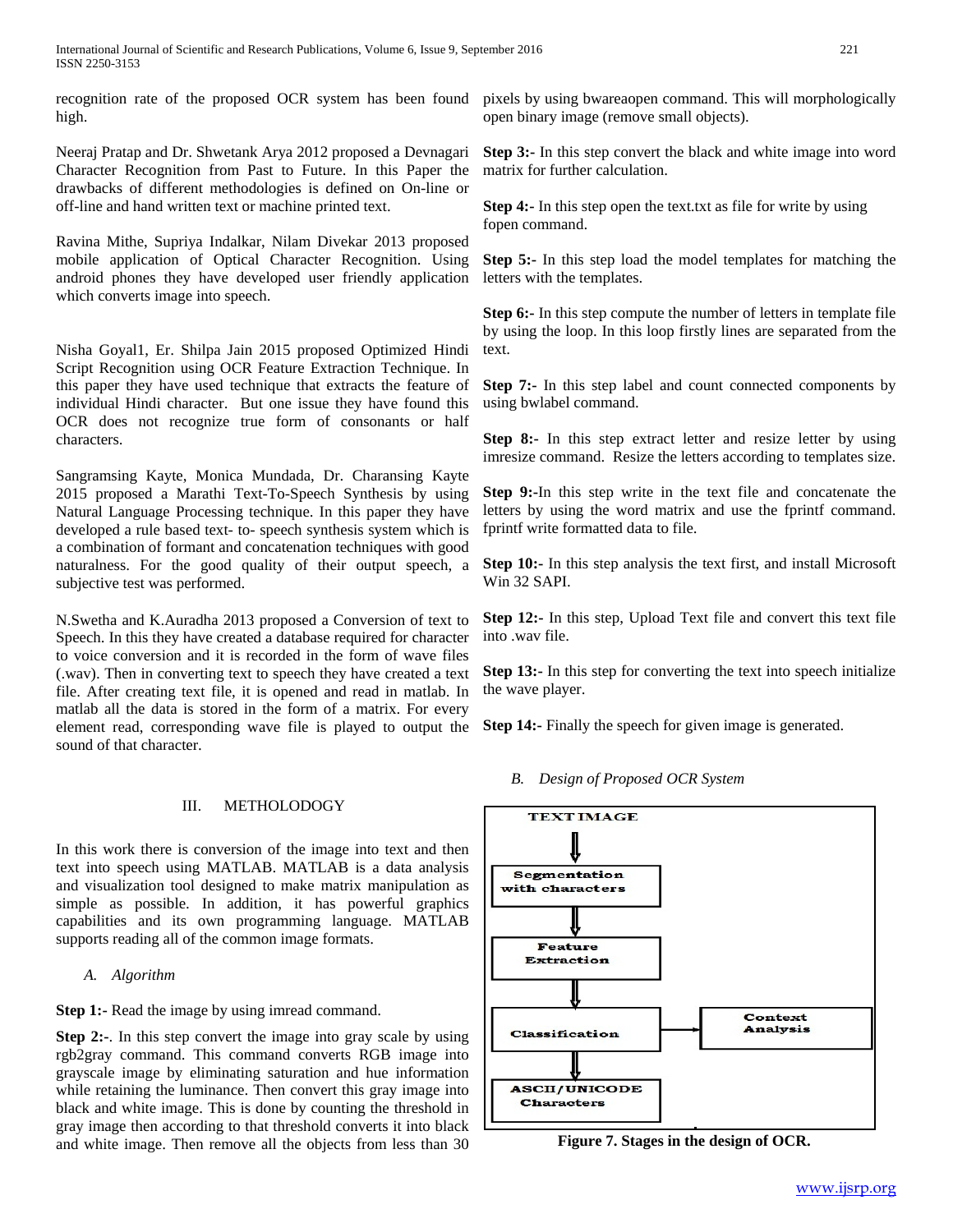Following steps have been used in the design of proposed OCR system:

- 1) Preprocessing
- 2) Segmentation
- 3) Feature Extraction
- 4) Classification.

#### **1) Preprocessing**

In the proposed OCR system, digitization of text is done by using an optical scanner. The digitized images are typically in gray tone, and for a clear document, an easy histogram based threshold approach is used for converting them into two tone images. The histogram of gray values of the pixels shows two prominent peaks, and a middle gray value located between the peaks is a good choice for threshold. For salt and pepper noise median filter is used. Median filter puts back the value of a pixel by the median of gray levels in the neighborhood of that pixel. Median filters provide excellent noise reduction capabilities, with less blurring than linear smoothing filters of similar size.

#### **2) Segmentation**

One of the most important phases of OCR system is segmentation. Good segmentation technique increases the performance of OCR. Segmentation divides an image into its constituent objects or regions. Basically in segmentation, there is an extraction of basic constituents of the script, which are certainly characters. Consider an example as shown in figure.8 Devanagari script text word may be partitioned into three zones. The upper zone represents the portion above the headline, the middle zone covers the portion of basic and compound characters below the headline, and



 **Figure 8.** Three Part of Devanagri Word

the lower zone contain where some consonant and vowel modifiers can reside. For a long number of characters of both basic as well as compound there exists a horizontal line at the upper part called "shirorekha" or headline in Hindi. Then imaginary line separating the middle and lower zone may be called the base line.

**Line, Word and Character Segmentation**: Once the text blocks are detected, the OCR system automatically finds individual text lines, segments the words, and then separates the characters accurately.

**Segmentation of Line**: Text lines are detected by horizontal scanning. For segmentation of line, scanned document page is scanned horizontally from the top first. Then the last row is containing all white pixels, before a black pixel is found. Then the first row containing entire white pixel just after the end of black pixels is found. This process is repeated on entire page.

**Segmentation of Words**: After finding a particular line individual words are separated. This is done by vertical scanning.

**Segmentation of Individual Characters:** Once the words are segmented then individual characters are segmented. Before segmenting words to individual characters, the head line is located. This is done by finding the rows having maximum number of black pixels in a word. After locating head line, convert it in white pixels. After removing head line, word is divided into three horizontal parts known as upper zone, middle zone and lower zone. Individual characters are separated from each zone by applying vertical scanning.

#### **3) Feature Extraction**

Selection and Feature extraction can be defined as extracting the most diplomat information from the raw data, which reduces the within class pattern variability while enhancing between class pattern variability. For this reason, a set of features are extracted for each. Various feature extraction methods are classified in three major groups:

- i. Global Transformation and Series Expansion.
- ii. Statistical Features.
- iii. Geometrical and Topological Features

#### **4) Classification**

The classification is the process of identifying each character and assigning it to the correct character class. Classification performed is based on the extracted features. For classification and recognition, Artificial Neural Network (ANN) approach has been used. It is a computational model used in a condition where the problem is tough and data may subject to statistical variation. The structural design of a neural network determines how a neural network transfers its input into output. This transfer can be viewed as a computation.

*C. Flowchart*

Below flowchart illustrates the conversion of text image into text file and then converting it into speech.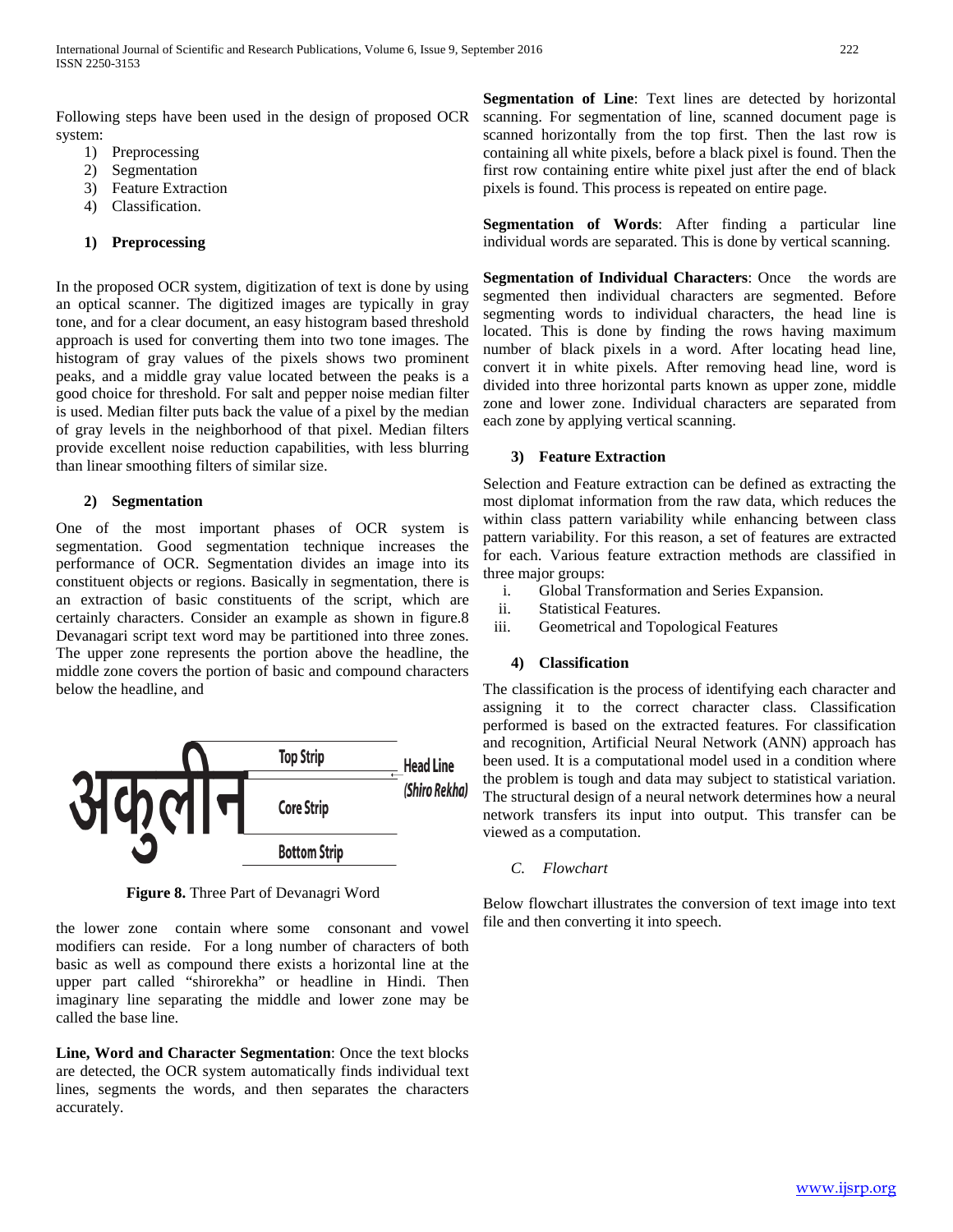International Journal of Scientific and Research Publications, Volume 6, Issue 9, September 2016 223 ISSN 2250-3153



IV. RESULT

*A. Analysis of different images*

# **Input image 1(JPEG)**

**HEAVY METAL** 

# **Output: Text**



# **Output:Speech**



# **Input image 2(JPEG)**

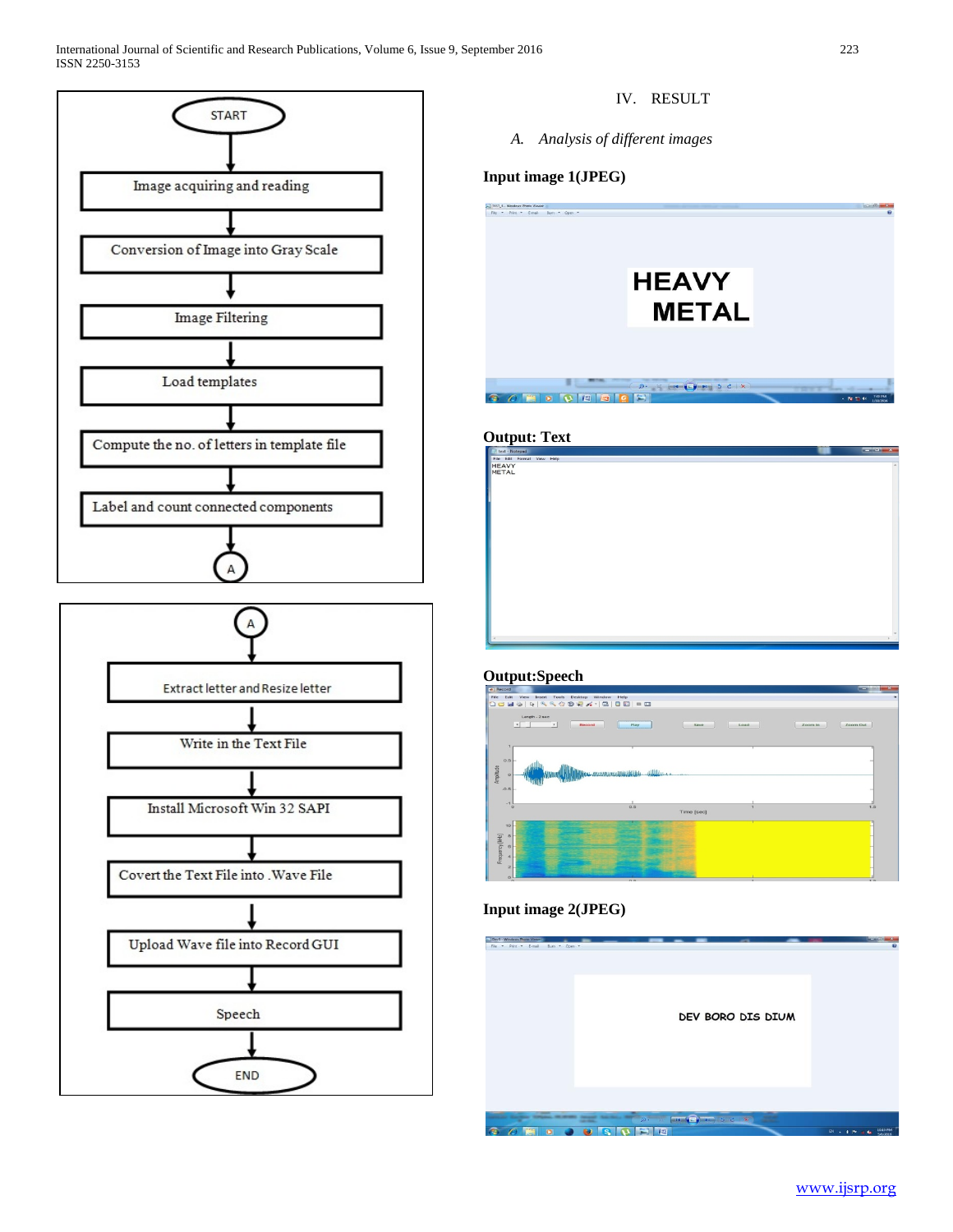International Journal of Scientific and Research Publications, Volume 6, Issue 9, September 2016 224 ISSN 2250-3153

# Dev Boro Dis Dium  $0 0 0 0 0 0 0 0 0$

# **Output:Speech**



# **Output:Speech**



# **Input image 3(JPEG)**



# **Output: Text**



# V. CONCLUSION

 This paper gives an approach for converting text image of both Devanagri and Roman Script into readable text and then converting this text into speech using optical character recognition and text to speech technology. By this approach People with poor vision or visual dyslexia or totally blindness goan people will able to read text loud. This approach will also help in reading roman script document.

# VI. ACKNOWLEDGMENT

 I am **Dr.H.G. Virani,** Professor, Head of department of Electronics and Telecommunication engineering department, GEC, Goa for giving me, an encouragement to work providing me his kind co-operation in enriching me in various roles and providing me all necessary facilities to work in the lab.

# VII. REFERENCES

- [1] Jaehwa Park, Govindaraju, V. Srihari, S.N, "*OCR in a hierarchical feature space*," Pattern Analysis and Machine Intelligence, IEEE Transactions on , vol.22, no.4, pp.400-407, Apr 2000.
- [2] G.Vamvakas, B.Gatos, N. Stamatopoulos, and S.J.Perantonis, "*A Complete Optical Character Recognition Methodology for Historical Documents,"* Document Analysis System, 2008. Proceedings. The Eighth IAPR Workshop on Document Analysis Systems, 2008.
- [3] Raghuraj Singh, C. S. Yadav, Prabhat Verma, Vibhash Yadav, " *Optical Character Recognition (OCR) for Printed Devnagari Script Using Artificial Neural Network*," International Journal of Computer Science & Communication, Vol. 1, No. 1, pp. 91-95, January-June 2010.
- [4] Neeraj Pratap and Dr. Shwetank Arya., "*A Review of Devnagari Character Recognition from Past to Future*," International Journal of Computer Science and Telecommunications, Vol. 3, Issue 6, June 2012.
- [5] Ravina Mithe, Supriya Indalkar, Nilam Divekar, "*Optical Character Recognition*," International Journal of Recent Technology and Engineering (IJRTE), Vol.-2, Issue 1, March 2013.
- [6] Nisha Goyal1, Er. Shilpa, "*Optimized Hindi Script Recognition using OCR Feature Extraction Technique*", International Journal of Advanced Research in Computer and Communication Engineering, Vol. 4, Issue 8, August 2015.
- [7] Sangramsing N. Kayte1, Monica Mundada1, Dr. Charansing N. Kayte2, Dr.Bharti Gawali, *"Implementation of Text To Speech for Marathi Language Using Transcriptions Concept*". IOSR Journal of VLSI and Signal Processing (IOSR-JVSP) Volume 5, Issue 6, PP 63-67, Ver. I (Nov -Dec. 2015).
- [8] Mr.S.D.Shirbahadurkar, Dr.D.S.Bormane, *"Speech Synthesizer Using Concatenative Synthesis Strategy for Marathi language (Spoken in*